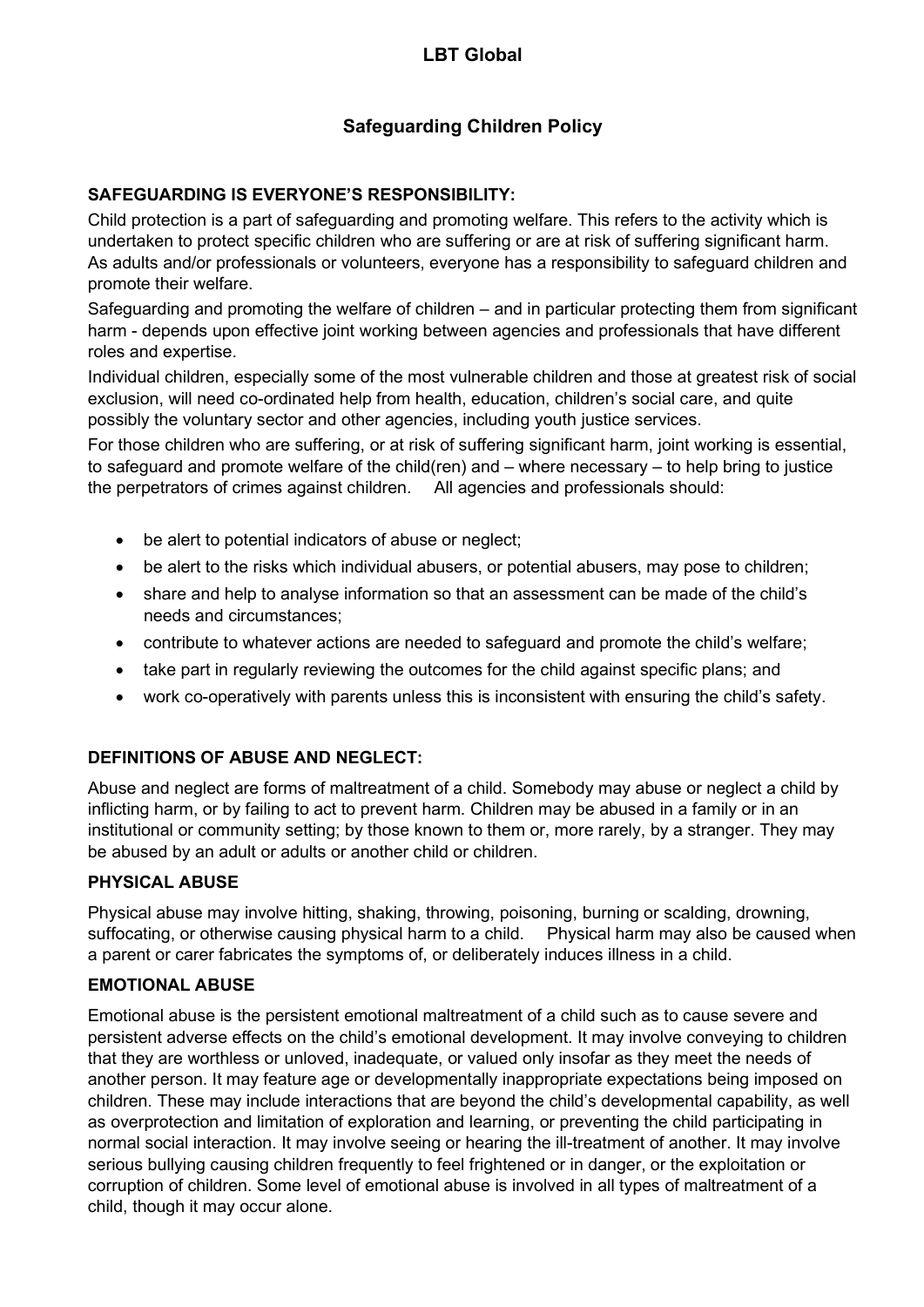#### SEXUAL ABUSE

Sexual abuse involves forcing or enticing a child or young person to take part in sexual activities, including prostitution, whether or not the child is aware of what is happening. The activities may involve physical contact, including penetrative (eg: rape, buggery or oral sex) or non-penetrative acts.

They may include non-contact activities, such as involving children in looking at, or in the production of, pornographic material or watching sexual activities, or encouraging children to behave in sexually inappropriate ways.

## **NEGLECT**

Neglect is the persistent failure to meet a child's basic physical and/or psychological needs, likely to result in the serious impairment of the child's health or development. Neglect may occur during pregnancy as a result of maternal substance abuse. Once a child is born, neglect may involve a parent or carer failing to provide adequate food and clothing, shelter including exclusion from home or abandonment, failing to protect a child from physical and emotional harm or danger, failure to ensure adequate supervision including the use of inadequate care-takers, or the failure to ensure access to appropriate medical care or treatment. It may also include neglect of, or unresponsiveness to, a child's basic emotional needs.

#### STAFF AWARENESS

All staff will be made aware of this policy as part of their initial induction process and there will be regular briefings and updates for all staff.

Where necessary or possible, staff will attend appropriate training courses, and receive annual refresher training.

### POLICY REVIEW AND PROCEDURE

This policy and procedure will be reviewed every year, this will include checking telephone numbers, accuracy of personnel details, and any updates required by a change in local or national policy.edures

#### OPERATIONAL PROCEDURE

At no time will a child be alone with a single member of staff. Children will at all times be accompanied by a parent, carer, social worker, teacher, police officer or appropriate adult. Most interactions involving will take place remotely but any concerns should be treated as though the child is present:

## IF YOU HAVE CONCERNS ABOUT A CHILD

You may have concerns about a child because of something you have seen or heard, or a child may choose to disclose something to you. If a child discloses information to you, you should:

- Do not promise confidentiality, you have a duty to share this information. Escalate to Senior Management who will refer to Children's Social Care Services.
- Listen to what is being said, without displaying shock or disbelief.
- Accept what is said.
- Reassure the child, but only as far as is honest, don't make promises you may not be able to keep eg: 'Everything will be alright now', 'You'll never have to see that person again'.
- Do reassure and alleviate guilt, if the child refers to it. For example, you could say, 'You're not to blame'.
- Do not interrogate the child; it is not your responsibility to investigate.
- Do not ask leading questions (eg: Did he touch your private parts?), ask open questions such as 'Anything else to tell me?'
- Do not ask the child to repeat the information for another member of staff.
- Explain what you have to do next and who you have to talk to.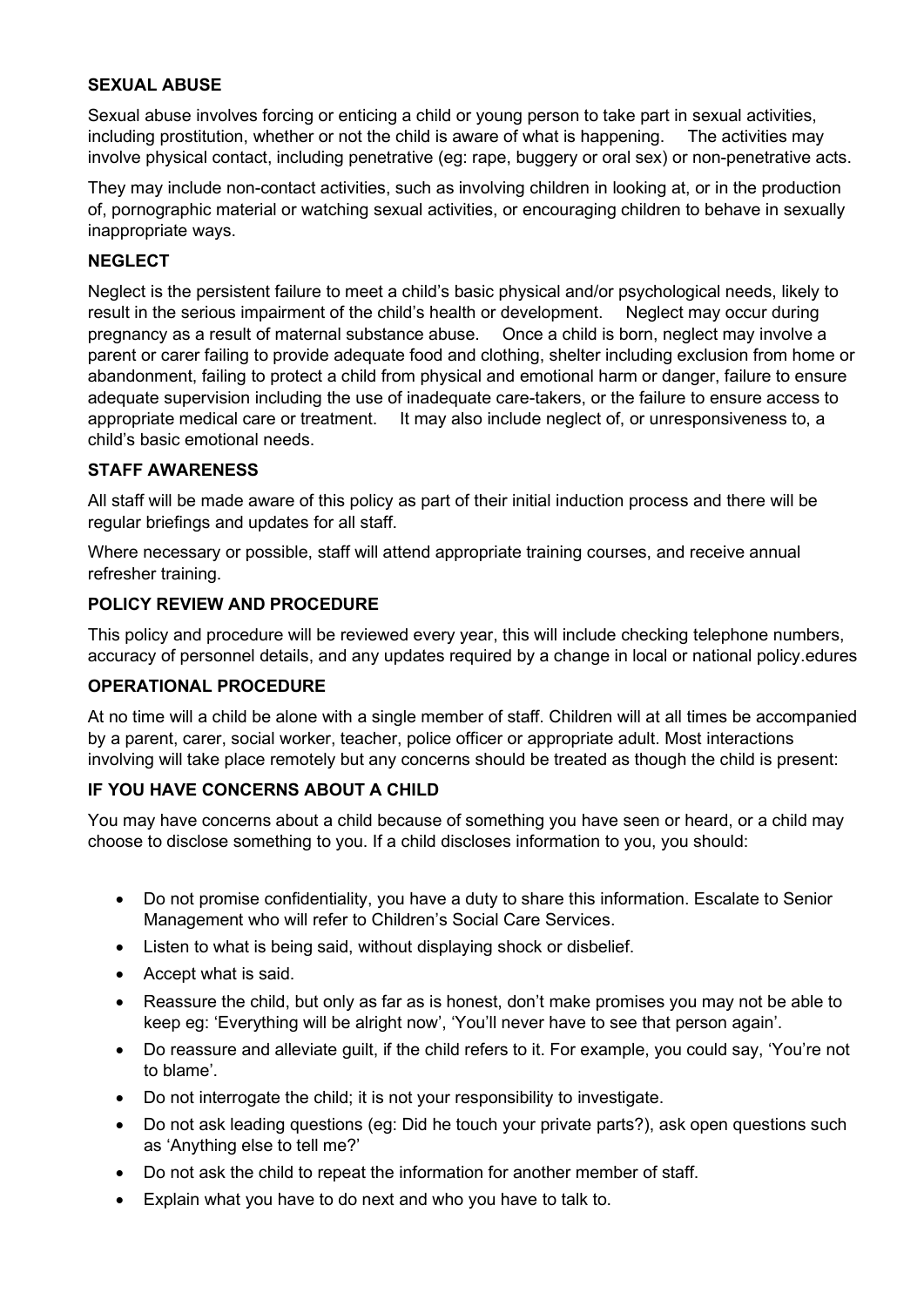- Take notes if possible or write up your conversation as soon as possible afterwards.
- Record the date, time, place any non-verbal behaviour and the words used by the child (do not paraphrase).
- Record statements and observable things rather than interpretations or assumptions.

Whatever the nature of your concerns, discuss them with your manager or designated member of staff. Senior Management will refer to the appropriate area Safeguarding Board.

## WHAT INFORMATION SHOULD BE COLLATED?

You will be asked to provide as much information as possible. This should include the child's full name, date of birth, address, school, GP, languages spoken, any disabilities the child may have, details of the parents. Do not be concerned if you do not have all these details, you should still make the call.

You should follow up the verbal referral in writing, within 48hrs

## ALLEGATIONS AGAINST LBT GLOBAL STAFF OR VOLUNTEERS

LBT Global is committed to having effective recruitment and human resources procedures, including checking all staff and volunteers to make sure they are safe to work with children and young people. Senior Management have undertaken Safer Recruitment Training.

However, there may still be occasions when there is an allegation against a member of staff or volunteer. Allegations against those who work with children, whether in a paid or unpaid capacity, cover a wide range of circumstances

All allegations of abuse of children by those who work with children or care for them must be taken seriously. All reports of allegations must be submitted within one working day to the Chief Executive or Chair of Trustees.

The following procedure should be applied in all situations where it is alleged that a person who works with children has:

- Behaved in a way which has harmed a child, or may have harmed a child;
- Possibly committed a criminal offence against or related to a child;
- Behaved towards a child or children in a way which indicates that he/she is unsuitable to work with children

The allegations may relate to the persons behaviour at work, at home or in another setting.

The Chief Executive or Chair of Trustees and senior management team will discuss the matter to determine what steps should be taken and where necessary obtain further details of the allegation and the circumstances in which it was made. The discussion should also consider whether there is evidence/information that establishes that the allegation is false or unfounded, whether a referral to the local safeguarding board and / or police is required and/or whether disciplinary action is appropriate.

Some allegations will be so serious as to require immediate referral, but common sense and judgement must be applied in reaching a decision about what action to take.

If the allegation is not patently false and there is cause to suspect that a child is suffering or is likely to suffer significant harm, the Chief Executive or Chair of Trustees will immediately refer the matter to the local safeguarding board and ask for a meeting to be convened straight away.